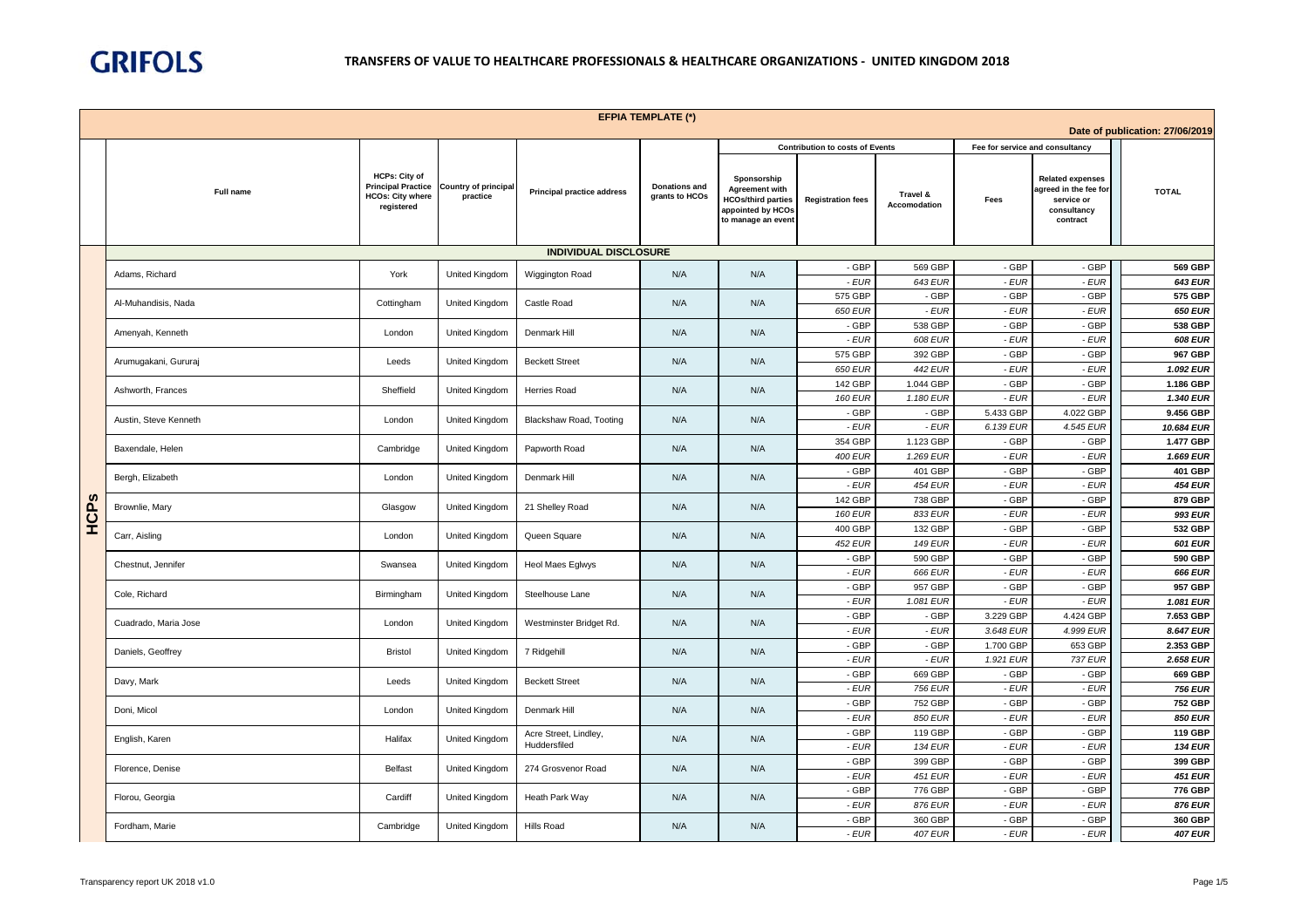

|      |                            |                                                                                     |                                         |                                   | <b>EFPIA TEMPLATE (*)</b>              |                                                                                                              |                                        |                           |                                 |                                                                                           |                                 |
|------|----------------------------|-------------------------------------------------------------------------------------|-----------------------------------------|-----------------------------------|----------------------------------------|--------------------------------------------------------------------------------------------------------------|----------------------------------------|---------------------------|---------------------------------|-------------------------------------------------------------------------------------------|---------------------------------|
|      |                            |                                                                                     |                                         |                                   |                                        |                                                                                                              |                                        |                           |                                 |                                                                                           | Date of publication: 27/06/2019 |
|      |                            |                                                                                     |                                         |                                   |                                        |                                                                                                              | <b>Contribution to costs of Events</b> |                           | Fee for service and consultancy |                                                                                           |                                 |
|      | Full name                  | HCPs: City of<br><b>Principal Practice</b><br><b>HCOs: City where</b><br>registered | <b>Country of principal</b><br>practice | <b>Principal practice address</b> | <b>Donations and</b><br>grants to HCOs | Sponsorship<br><b>Agreement with</b><br><b>HCOs/third parties</b><br>appointed by HCOs<br>to manage an event | <b>Registration fees</b>               | Travel &<br>Accomodation  | Fees                            | <b>Related expenses</b><br>agreed in the fee for<br>service or<br>consultancy<br>contract | <b>TOTAL</b>                    |
|      | Foster, Kevin              | York                                                                                | United Kingdom                          | Wiggington Road                   | N/A                                    | N/A                                                                                                          | - GBP                                  | 842 GBP                   | - GBP                           | - GBP                                                                                     | 842 GBP                         |
|      |                            |                                                                                     |                                         |                                   |                                        |                                                                                                              | $-EUR$                                 | 952 EUR                   | - EUR                           | $-EUR$                                                                                    | 952 EUR                         |
|      | Fulthorpe, Jenny           | York                                                                                | United Kingdom                          | Wiggington Rd, York               | N/A                                    | N/A                                                                                                          | - GBP                                  | 283 GBP                   | - GBP                           | - GBP                                                                                     | 283 GBP                         |
|      |                            |                                                                                     |                                         |                                   |                                        |                                                                                                              | $-EUR$<br>- GBP                        | 319 EUR<br>672 GBP        | - EUR<br>- GBP                  | $-EUR$<br>- GBP                                                                           | 319 EUR<br>672 GBP              |
|      | Ghattaoraya, Amardeep      | London                                                                              | United Kingdom                          | Groby Road                        | N/A                                    | N/A                                                                                                          | - EUR                                  | <b>760 EUR</b>            | - EUR                           | - EUR                                                                                     | <b>760 EUR</b>                  |
|      |                            |                                                                                     |                                         |                                   |                                        |                                                                                                              | 142 GBP                                | 839 GBP                   | - GBP                           | - GBP                                                                                     | 980 GBP                         |
|      | Gronlund, Helen            | Papworth Everard                                                                    | United Kingdom                          | Papworth Everard                  | N/A                                    | N/A                                                                                                          | <b>160 EUR</b>                         | 947 EUR                   | - EUR                           | $-EUR$                                                                                    | 1.107 EUR                       |
|      | Grove, James               | London                                                                              | United Kingdom                          | Queen Square                      | N/A                                    | N/A                                                                                                          | 180 GBP                                | 312 GBP                   | - GBP                           | - GBP                                                                                     | 492 GBP                         |
|      |                            |                                                                                     |                                         |                                   |                                        |                                                                                                              | 203 EUR                                | 352 EUR                   | - EUR                           | $-EUR$                                                                                    | 556 EUR                         |
|      | Herbert, Michael           | Wolverhampton                                                                       | United Kingdom                          | Wolverhampton Road                | N/A                                    | N/A                                                                                                          | - GBP                                  | 446 GBP                   | - GBP                           | - GBP                                                                                     | 446 GBP                         |
|      |                            |                                                                                     |                                         |                                   |                                        |                                                                                                              | $-EUR$                                 | <b>504 EUR</b>            | $-EUR$                          | $-EUR$                                                                                    | <b>504 EUR</b>                  |
|      | Hewitt, Patricia Elizabeth | London                                                                              | United Kingdom                          | Whittingstall Road                | N/A                                    | N/A                                                                                                          | - GBP<br>$-EUR$                        | - GBP<br>$-EUR$           | 1.328 GBP<br>1.500 EUR          | 499 GBP<br><b>564 EUR</b>                                                                 | 1.826 GBP<br>2.064 EUR          |
|      |                            |                                                                                     |                                         |                                   |                                        |                                                                                                              | - GBP                                  | 797 GBP                   | - GBP                           | - GBP                                                                                     | 797 GBP                         |
|      | Howarth, Diane             | Leeds                                                                               | United Kingdom                          | <b>Beckett Street</b>             | N/A                                    | N/A                                                                                                          | - EUR                                  | 900 EUR                   | - EUR                           | $-EUR$                                                                                    | 900 EUR                         |
|      |                            |                                                                                     |                                         |                                   |                                        |                                                                                                              | - GBP                                  | 454 GBP                   | - GBP                           | - GBP                                                                                     | 454 GBP                         |
|      | Hurst, Holly               | Oxford                                                                              | United Kingdom                          | <b>Headley Way</b>                | N/A                                    | N/A                                                                                                          | $-EUR$                                 | 513 EUR                   | - EUR                           | $-EUR$                                                                                    | 513 EUR                         |
|      | John Elliott, Christopher  | Durham                                                                              | United Kingdom                          | Marton Road, Middlesbrough        | N/A                                    | N/A                                                                                                          | - GBP                                  | - GBP                     | 1.062 GBP                       | 1.522 GBP                                                                                 | 2.584 GBP                       |
|      |                            |                                                                                     |                                         |                                   |                                        |                                                                                                              | - EUR                                  | $-EUR$                    | 1.200 EUR                       | 1.719 EUR                                                                                 | 2.919 EUR                       |
| HCPS | Jones, Sam                 | Salford                                                                             | United Kingdom                          | Stott Lane                        | N/A                                    | N/A                                                                                                          | 80 GBP                                 | 342 GBP                   | - GBP                           | - GBP                                                                                     | 422 GBP                         |
|      |                            |                                                                                     |                                         |                                   |                                        |                                                                                                              | <b>90 EUR</b><br>- GBP                 | 387 EUR                   | - EUR<br>- GBP                  | $-EUR$<br>- GBP                                                                           | <b>477 EUR</b><br>399 GBP       |
|      | Kealey, Deborah            | <b>Belfast</b>                                                                      | United Kingdom                          | 274 Grosvenor Road                | N/A                                    | N/A                                                                                                          | $-EUR$                                 | 399 GBP<br><b>451 EUR</b> | $-EUR$                          | $-EUR$                                                                                    | <b>451 EUR</b>                  |
|      |                            |                                                                                     |                                         |                                   |                                        |                                                                                                              | - GBP                                  | 286 GBP                   | - GBP                           | - GBP                                                                                     | 286 GBP                         |
|      | Kelly, Phillip             | Salford                                                                             | United Kingdom                          | Stott Lane                        | N/A                                    | N/A                                                                                                          | - EUR                                  | 323 EUR                   | - EUR                           | $-EUR$                                                                                    | 323 EUR                         |
|      |                            |                                                                                     |                                         |                                   |                                        |                                                                                                              | - GBP                                  | 119 GBP                   | - GBP                           | - GBP                                                                                     | 119 GBP                         |
|      | Kershaw, Sam               | Halifax                                                                             | United Kingdom                          | <b>Acre Street</b>                | N/A                                    | N/A                                                                                                          | - EUR                                  | <b>134 EUR</b>            | $-EUR$                          | $-EUR$                                                                                    | <b>134 EUR</b>                  |
|      | Kingdon, Clare             | Cardiff                                                                             | United Kingdom                          | Health Park Way                   | N/A                                    | N/A                                                                                                          | 142 GBP                                | 609 GBP                   | - GBP                           | - GBP                                                                                     | 751 GBP                         |
|      |                            |                                                                                     |                                         |                                   |                                        |                                                                                                              | <b>160 EUR</b>                         | <b>688 EUR</b>            | - EUR                           | $-EUR$                                                                                    | <b>848 EUR</b>                  |
|      | Levenson, Victoria         | Liverpool                                                                           | United Kingdom                          | Lower Lane                        | N/A                                    | N/A                                                                                                          | - GBP                                  | 323 GBP                   | - GBP                           | - GBP                                                                                     | 323 GBP<br>365 EUR              |
|      |                            |                                                                                     |                                         |                                   |                                        |                                                                                                              | - EUR<br>- GBP                         | 365 EUR<br>- GBP          | - EUR<br>2.428 GBP              | $-EUR$<br>- GBP                                                                           | 2.428 GBP                       |
|      | Loebinger, Michael Richard | London                                                                              | <b>United Kingdom</b>                   | <b>Sydney Street</b>              | N/A                                    | N/A                                                                                                          | - EUR                                  | - EUR                     | 2.743 EUR                       | - EUR                                                                                     | 2.743 EUR                       |
|      |                            |                                                                                     |                                         | 1st Floor Maple House149          |                                        |                                                                                                              | - GBP                                  | - GBP                     | 2.655 GBP                       | - GBP                                                                                     | 2.655 GBP                       |
|      | Lomas, David               | London                                                                              | United Kingdom                          | <b>Tottenham Court Road</b>       | N/A                                    | N/A                                                                                                          | - EUR                                  | - EUR                     | 3.000 EUR                       | $-EUR$                                                                                    | 3.000 EUR                       |
|      | Maxwell, Gemma             | Scarborough                                                                         | United Kingdom                          | Woodlands Drive                   | N/A                                    | N/A                                                                                                          | - GBP                                  | 905 GBP                   | - GBP                           | - GBP                                                                                     | 905 GBP                         |
|      |                            |                                                                                     |                                         |                                   |                                        |                                                                                                              | - EUR                                  | 1.022 EUR                 | - EUR                           | $-EUR$                                                                                    | 1.022 EUR                       |
|      | Milariona, Marcy           | Carshalton                                                                          | United Kingdom                          | Wrythe Lane                       | N/A                                    | N/A                                                                                                          | - GBP                                  | 514 GBP                   | - GBP                           | - GBP                                                                                     | 514 GBP                         |
|      |                            |                                                                                     |                                         |                                   |                                        |                                                                                                              | $-EUR$                                 | 581 EUR                   | - EUR                           | $-EUR$                                                                                    | <b>581 EUR</b>                  |
|      | Morrow, Sarah              | Salford                                                                             | United Kingdom                          | Stott Lane                        | N/A                                    | N/A                                                                                                          | 80 GBP<br><b>90 EUR</b>                | 342 GBP<br>387 EUR        | - GBP<br>- EUR                  | - GBP<br>$-EUR$                                                                           | 422 GBP<br><b>477 EUR</b>       |
|      |                            |                                                                                     |                                         |                                   |                                        |                                                                                                              |                                        |                           |                                 |                                                                                           |                                 |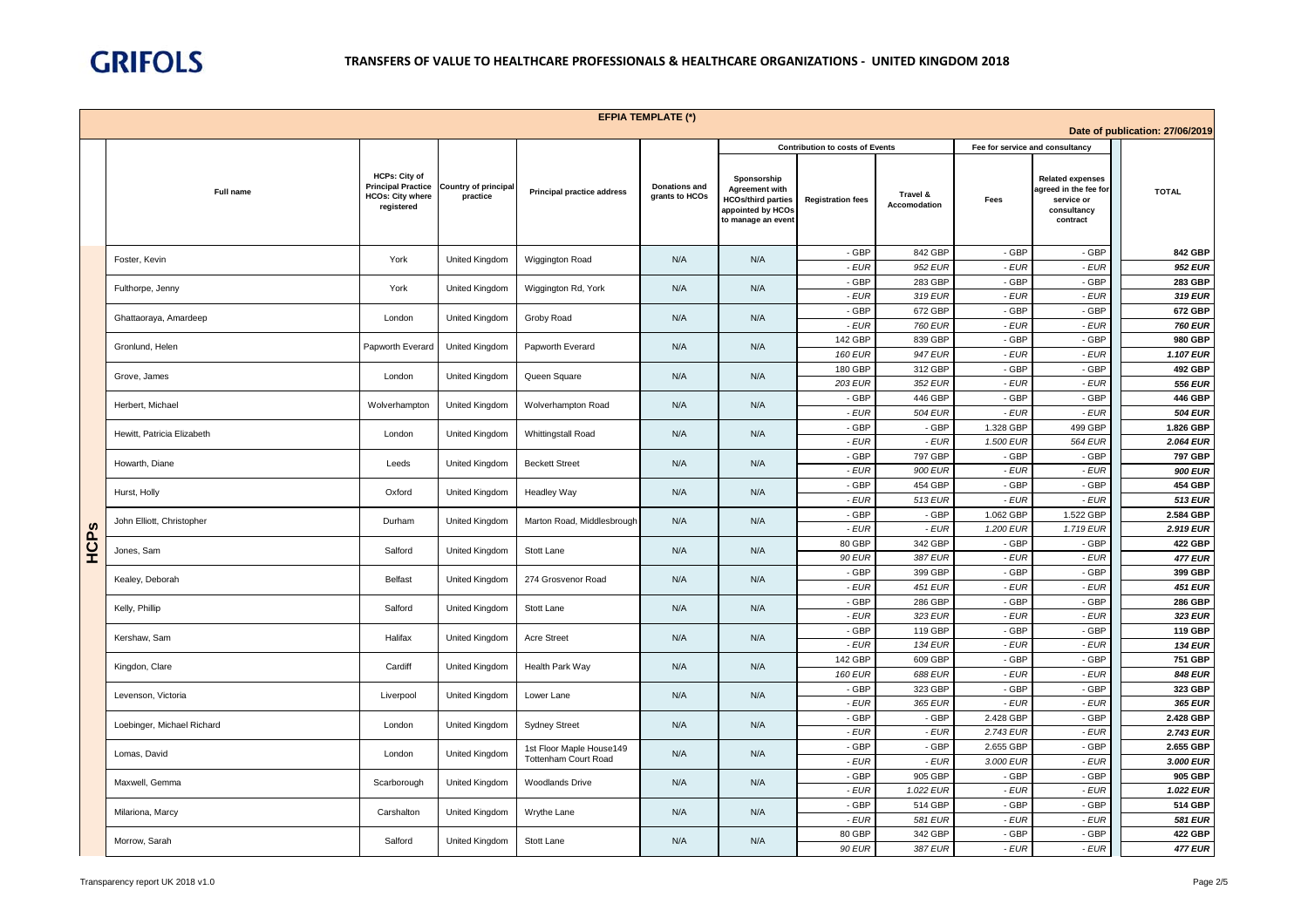

|      |                     |                                                                                            |                                         |                                   | <b>EFPIA TEMPLATE (*)</b>              |                                                                                                              |                                        |                             |                                 |                                                                                           |                                 |
|------|---------------------|--------------------------------------------------------------------------------------------|-----------------------------------------|-----------------------------------|----------------------------------------|--------------------------------------------------------------------------------------------------------------|----------------------------------------|-----------------------------|---------------------------------|-------------------------------------------------------------------------------------------|---------------------------------|
|      |                     |                                                                                            |                                         |                                   |                                        |                                                                                                              |                                        |                             |                                 |                                                                                           | Date of publication: 27/06/2019 |
|      |                     |                                                                                            |                                         |                                   |                                        |                                                                                                              | <b>Contribution to costs of Events</b> |                             | Fee for service and consultancy |                                                                                           |                                 |
|      | Full name           | <b>HCPs: City of</b><br><b>Principal Practice</b><br><b>HCOs: City where</b><br>registered | <b>Country of principal</b><br>practice | <b>Principal practice address</b> | <b>Donations and</b><br>grants to HCOs | Sponsorship<br><b>Agreement with</b><br><b>HCOs/third parties</b><br>appointed by HCOs<br>to manage an event | <b>Registration fees</b>               | Travel &<br>Accomodation    | Fees                            | <b>Related expenses</b><br>agreed in the fee for<br>service or<br>consultancy<br>contract | <b>TOTAL</b>                    |
|      | Newsam, Claire      | Cambridge                                                                                  | United Kingdom                          | <b>Hills Road</b>                 | N/A                                    | N/A                                                                                                          | - GBP                                  | 248 GBP                     | - GBP                           | - GBP                                                                                     | 248 GBP                         |
|      |                     |                                                                                            |                                         |                                   |                                        |                                                                                                              | - EUR                                  | <b>280 EUR</b>              | - EUR                           | $-EUR$                                                                                    | <b>280 EUR</b>                  |
|      | Nica, Ioana         | Plymouth                                                                                   | United Kingdom                          | Derriford Road                    | N/A                                    | N/A                                                                                                          | - GBP<br>$-EUR$                        | 368 GBP<br><b>416 EUR</b>   | - GBP<br>- EUR                  | - GBP<br>$-EUR$                                                                           | 368 GBP<br><b>416 EUR</b>       |
|      |                     |                                                                                            |                                         |                                   |                                        |                                                                                                              | - GBP                                  | 345 GBP                     | - GBP                           | - GBP                                                                                     | 345 GBP                         |
|      | Philpott, Katherine | Cambridge                                                                                  | United Kingdom                          | <b>Hills Road</b>                 | N/A                                    | N/A                                                                                                          | - EUR                                  | 389 EUR                     | - EUR                           | $-EUR$                                                                                    | 389 EUR                         |
|      | Prescott, Cathy     | Liverpool                                                                                  | United Kingdom                          | Lower Lane                        | N/A                                    | N/A                                                                                                          | 80 GBP                                 | 342 GBP                     | - GBP                           | - GBP                                                                                     | 422 GBP                         |
|      |                     |                                                                                            |                                         |                                   |                                        |                                                                                                              | 90 EUR                                 | 387 EUR                     | - EUR                           | - EUR                                                                                     | <b>477 EUR</b>                  |
|      | Pritchard, Rhys     | Merthyr Tydfil                                                                             | United Kingdom                          | Gurnos Road                       | N/A                                    | N/A                                                                                                          | - GBP<br>$-EUR$                        | 776 GBP<br>876 EUR          | - GBP<br>- EUR                  | - GBP<br>$-EUR$                                                                           | 776 GBP<br>876 EUR              |
|      |                     |                                                                                            |                                         |                                   |                                        |                                                                                                              | 354 GBP                                | 927 GBP                     | - GBP                           | - GBP                                                                                     | 1.281 GBP                       |
|      | Rae, William        | Southampton                                                                                | United Kingdom                          | Tremona Road                      | N/A                                    | N/A                                                                                                          | <b>400 EUR</b>                         | 1.047 EUR                   | - EUR                           | $-EUR$                                                                                    | <b>1.447 EUR</b>                |
|      | Rajiv, Jalan        | London                                                                                     | United Kingdom                          | Rowland Hill St, Hampstead        | N/A                                    | N/A                                                                                                          | - GBP                                  | - GBP                       | 2.655 GBP                       | - GBP                                                                                     | 2.655 GBP                       |
|      |                     |                                                                                            |                                         |                                   |                                        |                                                                                                              | $-EUR$                                 | $-EUR$                      | 3.000 EUR                       | $-EUR$                                                                                    | 3.000 EUR                       |
|      | Salter, Lisa        | Newcastle Upon<br>Tyne                                                                     | United Kingdom                          | Victoria Wing                     | N/A                                    | N/A                                                                                                          | 142 GBP                                | 1.003 GBP                   | - GBP                           | - GBP                                                                                     | 1.145 GBP                       |
|      |                     |                                                                                            |                                         |                                   |                                        |                                                                                                              | <b>160 EUR</b><br>575 GBP              | 1.133 EUR<br>947 GBP        | - EUR<br>- GBP                  | $-EUR$<br>- GBP                                                                           | 1.293 EUR<br>1.523 GBP          |
|      | Sango, Rejoice      | Leicester                                                                                  | United Kingdom                          | Infirmary Square                  | N/A                                    | N/A                                                                                                          | 650 EUR                                | 1.070 EUR                   | - EUR                           | $-EUR$                                                                                    | 1.720 EUR                       |
| HCPS | Seabury, Richard    | Southport                                                                                  | United Kingdom                          | Town Lane                         | N/A                                    | N/A                                                                                                          | - GBP                                  | 526 GBP                     | - GBP                           | - GBP                                                                                     | 526 GBP                         |
|      |                     |                                                                                            |                                         |                                   |                                        |                                                                                                              | $-EUR$                                 | <b>594 EUR</b>              | - EUR                           | $-EUR$                                                                                    | <b>594 EUR</b>                  |
|      | Shields, Janette    | Shrewsbury                                                                                 | United Kingdom                          | Shrewsbury Royal Hospital         | N/A                                    | N/A                                                                                                          | - GBP                                  | 205 GBP                     | - GBP                           | - GBP                                                                                     | 205 GBP                         |
|      |                     |                                                                                            |                                         |                                   |                                        |                                                                                                              | - EUR<br>142 GBP                       | <b>231 EUR</b><br>1.122 GBP | - EUR<br>- GBP                  | $-EUR$<br>- GBP                                                                           | <b>231 EUR</b><br>1.264 GBP     |
|      | Symons, Christine   | Plymouth                                                                                   | United Kingdom                          | Derriford Road, Crownhill         | N/A                                    | N/A                                                                                                          | <b>160 EUR</b>                         | 1.268 EUR                   | - EUR                           | $-EUR$                                                                                    | 1.428 EUR                       |
|      |                     |                                                                                            |                                         |                                   |                                        |                                                                                                              | - GBP                                  | 204 GBP                     | - GBP                           | - GBP                                                                                     | 204 GBP                         |
|      | Taylor, Michael     | Shrewsbury                                                                                 | United Kingdom                          | Mytton Oak Road                   | N/A                                    | N/A                                                                                                          | $-EUR$                                 | <b>230 EUR</b>              | - EUR                           | $-EUR$                                                                                    | <b>230 EUR</b>                  |
|      | Thuesday, Elisha    | London                                                                                     | <b>United Kingdom</b>                   | Lambeth Palace Rd                 | N/A                                    | N/A                                                                                                          | - GBP                                  | 563 GBP                     | - GBP                           | - GBP                                                                                     | 563 GBP                         |
|      |                     |                                                                                            |                                         |                                   |                                        |                                                                                                              | - EUR<br>- GBP                         | 636 EUR                     | - EUR<br>- GBP                  | $-EUR$<br>- GBP                                                                           | 636 EUR                         |
|      | Uttley, Jane        | Manchester                                                                                 | United Kingdom                          | Roachdale Road                    | N/A                                    | N/A                                                                                                          | - EUR                                  | 464 GBP<br>524 EUR          | - EUR                           | $-EUR$                                                                                    | 464 GBP<br><b>524 EUR</b>       |
|      |                     |                                                                                            |                                         |                                   |                                        |                                                                                                              | - GBP                                  | 80 GBP                      | - GBP                           | - GBP                                                                                     | 80 GBP                          |
|      | Varlera, Clarice    | Surrey                                                                                     | United Kingdom                          | Wrythe Lane, Carshalton           | N/A                                    | N/A                                                                                                          | $-EUR$                                 | <b>90 EUR</b>               | - EUR                           | $-EUR$                                                                                    | <b>90 EUR</b>                   |
|      | Wilson, Eve         | Shrewsbury                                                                                 | United Kingdom                          | Mytton Oak Road                   | N/A                                    | N/A                                                                                                          | - GBP                                  | 203 GBP                     | - GBP                           | - GBP                                                                                     | 203 GBP                         |
|      |                     |                                                                                            |                                         |                                   |                                        |                                                                                                              | - EUR                                  | <b>229 EUR</b>              | - EUR                           | $-EUR$                                                                                    | <b>229 EUR</b>                  |
|      | Wood, Kathryn       | Birmingham                                                                                 | United Kingdom                          | <b>Heartlands Hospital</b>        | N/A                                    | N/A                                                                                                          | - GBP<br>- EUR                         | 862 GBP<br>974 EUR          | - GBP<br>- EUR                  | - GBP<br>$-EUR$                                                                           | 862 GBP<br>974 EUR              |
|      |                     |                                                                                            |                                         |                                   |                                        |                                                                                                              | - GBP                                  | 990 GBP                     | - GBP                           | - GBP                                                                                     | 990 GBP                         |
|      | Wood, Michelle      | Prescot                                                                                    | United Kingdom                          | Warrington Road                   | N/A                                    | N/A                                                                                                          | - EUR                                  | 1.118 EUR                   | - EUR                           | $-EUR$                                                                                    | 1.118 EUR                       |
|      | Woodford, Luke      | London                                                                                     | United Kingdom                          | Westminster Bridge Road           | N/A                                    | N/A                                                                                                          | - GBP                                  | 536 GBP                     | - GBP                           | - GBP                                                                                     | 536 GBP                         |
|      |                     |                                                                                            |                                         |                                   |                                        |                                                                                                              | - EUR                                  | 606 EUR                     | - EUR                           | $-EUR$                                                                                    | 606 EUR                         |
|      | Workman, Sarita     | London                                                                                     | United Kingdom                          | Pond Street                       | N/A                                    | N/A                                                                                                          | - GBP<br>- EUR                         | 456 GBP<br>515 EUR          | - GBP<br>- EUR                  | - GBP<br>$-EUR$                                                                           | 456 GBP<br><b>515 EUR</b>       |
|      |                     |                                                                                            |                                         |                                   |                                        |                                                                                                              |                                        |                             |                                 |                                                                                           |                                 |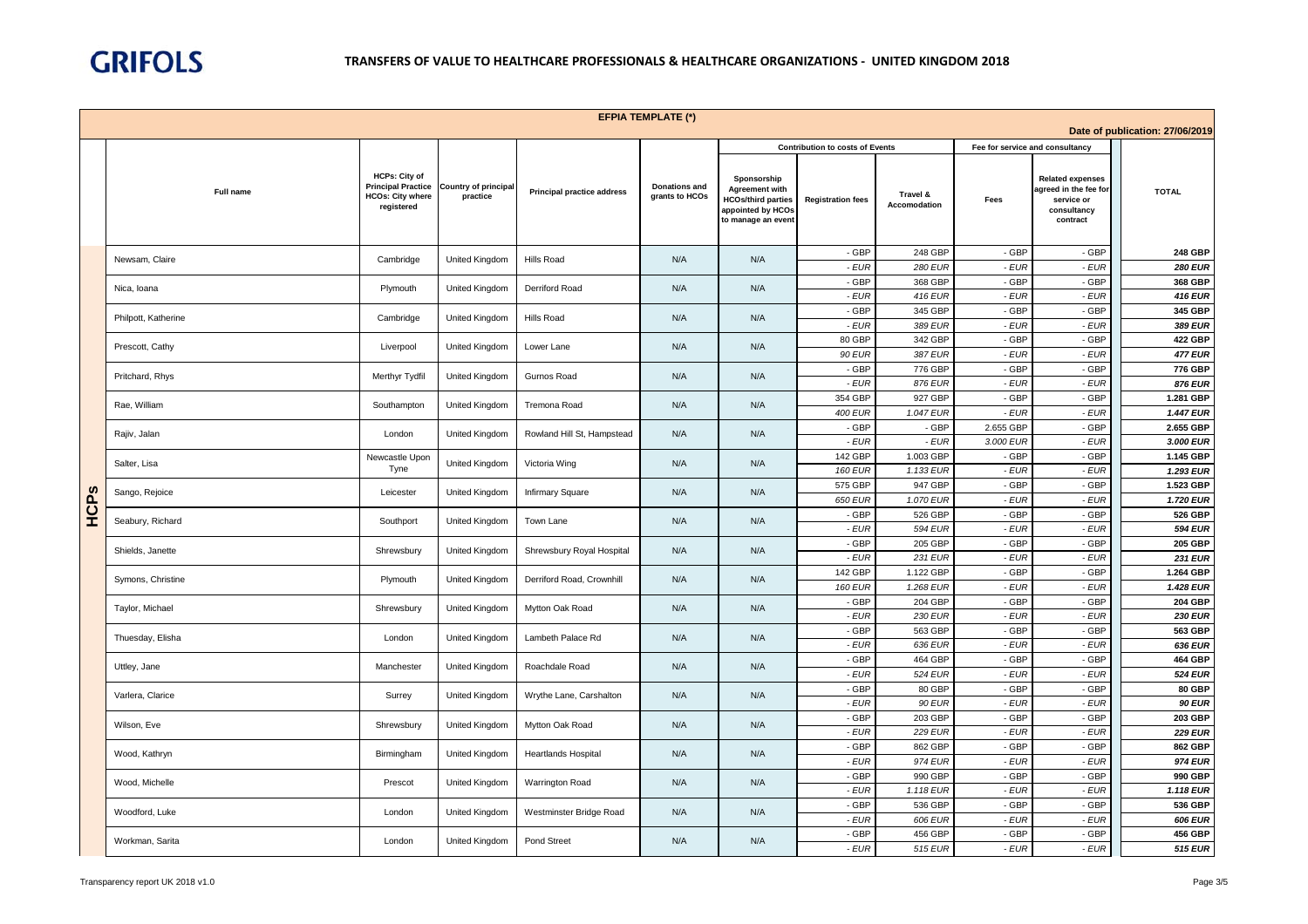

|              |                                                                                                                |                                                               |                                                     |                                   | <b>EFPIA TEMPLATE (*)</b>              |                                                                                                              |                                        |                          |                                 |                                                                                           |                                 |
|--------------|----------------------------------------------------------------------------------------------------------------|---------------------------------------------------------------|-----------------------------------------------------|-----------------------------------|----------------------------------------|--------------------------------------------------------------------------------------------------------------|----------------------------------------|--------------------------|---------------------------------|-------------------------------------------------------------------------------------------|---------------------------------|
|              |                                                                                                                |                                                               |                                                     |                                   |                                        |                                                                                                              |                                        |                          |                                 |                                                                                           | Date of publication: 27/06/2019 |
|              |                                                                                                                |                                                               |                                                     |                                   |                                        |                                                                                                              | <b>Contribution to costs of Events</b> |                          | Fee for service and consultancy |                                                                                           |                                 |
|              | Full name                                                                                                      | <b>HCPs: City of</b><br><b>HCOs: City where</b><br>registered | Principal Practice Country of principal<br>practice | <b>Principal practice address</b> | <b>Donations and</b><br>grants to HCOs | Sponsorship<br><b>Agreement with</b><br><b>HCOs/third parties</b><br>appointed by HCOs<br>to manage an event | <b>Registration fees</b>               | Travel &<br>Accomodation | Fees                            | <b>Related expenses</b><br>agreed in the fee for<br>service or<br>consultancy<br>contract | <b>TOTAL</b>                    |
|              |                                                                                                                |                                                               |                                                     | <b>AGGREGATE DISCLOSURE</b>       |                                        |                                                                                                              |                                        |                          |                                 |                                                                                           |                                 |
|              | Aggregate amount attributable to transfers of value to such Recipients                                         |                                                               |                                                     |                                   | N/A                                    | N/A                                                                                                          | - GBP                                  | - GBP                    | 4.911 GBP                       | 947 GBP                                                                                   | 5.858 GBP                       |
| $\mathbf{a}$ |                                                                                                                |                                                               |                                                     |                                   |                                        |                                                                                                              | - EUR                                  | - EUR                    | 5.549 EUR                       | 1.070 EUR                                                                                 | 6.619 EUR                       |
| ပ            | Number of Recipients in aggregate disclosure                                                                   |                                                               |                                                     |                                   | N/A                                    | N/A                                                                                                          |                                        | 0                        |                                 |                                                                                           | $4$ (**)                        |
| <b>I</b>     | % of the number of Recipients included in the aggregate disclosure in the total number of Recipients disclosed |                                                               |                                                     |                                   | N/A                                    | N/A                                                                                                          | 0%                                     | 0%                       | 33%                             | 17%                                                                                       | $6\%$ (**)                      |

| <b>INDIVIDUAL DISCLOSURE</b> |                                                            |               |                                                |                             |            |                |        |        |        |           |                  |
|------------------------------|------------------------------------------------------------|---------------|------------------------------------------------|-----------------------------|------------|----------------|--------|--------|--------|-----------|------------------|
|                              | Addenbrookes Hospital                                      | Cambridge     | <b>United Kingdom</b>                          | Hills Road                  | - GBP      | 1.000 GBP      | - GBP  | - GBP  | - GBP  | - GBP     | 1.000 GBP        |
|                              |                                                            |               |                                                |                             | $-EUR$     | 1.130 EUR      | $-EUR$ | - EUR  | - EUR  | - EUR     | 1.130 EUR        |
|                              | Association for Biochemestry & Lab Medicine                | London        | United Kingdom                                 | 130-132 Tooley Street       | - GBP      | 900 GBP        | - GBP  | - GBP  | - GBP  | - GBP     | 900 GBP          |
|                              |                                                            |               |                                                |                             | - EUR      | 1.017 EUR      | - EUR  | - EUR  | - EUR  | - EUR     | 1.017 EUR        |
|                              | British Association for the Study of the Liver             | Staffordshire | United Kingdom                                 | City Wharf                  | - GBP      | 2.820 GBP      | - GBP  | - GBP  | - GBP  | - GBP     | 2.820 GBP        |
|                              |                                                            |               |                                                |                             | $-EUR$     | 3.186 EUR      | $-EUR$ | - EUR  | - EUR  | $-EUR$    | 3.186 EUR        |
|                              | <b>British Blood Transfusion Society</b>                   | Manchester    | <b>United Kingdom</b>                          | Manchester Science Park,    | - GBP      | 1.250 GBP      | - GBP  | - GBP  | - GBP  | - GBP     | 1.250 GBP        |
|                              |                                                            |               |                                                | <b>Lloyd Street North</b>   | - EUR      | 1.412 EUR      | - EUR  | - EUR  | - EUR  | - EUR     | <b>1.412 EUR</b> |
|                              | British Peripheral Nerve Society (BPNS)                    | London        | <b>United Kingdom</b>                          | Queen Square                | - GBP      | 2.000 GBP      | - GBP  | - GBP  | - GBP  | - GBP     | 2.000 GBP        |
|                              |                                                            |               |                                                |                             | $-EUR$     | 2.260 EUR      | $-EUR$ | $-EUR$ | - EUR  | $-EUR$    | 2.260 EUR        |
|                              | <b>Global Sepsis Alliance</b>                              | Reading       | United Kingdom                                 | 4-6 School Road             | - GBP      | 4.425 GBP      | - GBP  | - GBP  | - GBP  | - GBP     | 4.425 GBP        |
|                              |                                                            |               |                                                |                             | - EUR      | 5.000 EUR      | - EUR  | $-EUR$ | $-EUR$ | - EUR     | 5.000 EUR        |
|                              | Greater Glasgow Health Board (NHS)                         | Glasgow       | United Kingdom                                 | 350 St Vincents Street      | 3.000 GBP  | 3.000 GBP      | - GBP  | - GBP  | - GBP  | - GBP     | 6.000 GBP        |
|                              |                                                            |               |                                                | 83 North Street Clapham     | 3.390 EUR  | 3.390 EUR      | - EUR  | - EUR  | - EUR  | - EUR     | 6.779 EUR        |
|                              | <b>HAEMNET</b>                                             | London        | United Kingdom                                 |                             | - GBP      | 4.000 GBP      | - GBP  | - GBP  | - GBP  | - GBP     | 4.000 GBP        |
|                              |                                                            |               |                                                |                             | $-EUR$     | 4.519 EUR      | $-EUR$ | - EUR  | - EUR  | - EUR     | 4.519 EUR        |
|                              | International Nursing Group for Immunodecifiencies (INGID) | London        | 40 Woodleigh Gardens,<br><b>United Kingdom</b> | 9.736 GBP                   | - GBP      | - GBP          | - GBP  | - GBP  | - GBP  | 9.736 GBP |                  |
|                              |                                                            |               |                                                | London                      | 11,000 EUR | - EUR          | - EUR  | - EUR  | - EUR  | - EUR     | 11,000 EUR       |
| COS                          | Kings College London                                       | London        | United Kingdom                                 | 5 Cutcombe Road,            | - GBP      | 1.000 GBP      | - GBP  | - GBP  | - GBP  | - GBP     | 1.000 GBP        |
| I                            |                                                            |               |                                                | Camberwell                  | - EUR      | 1.130 EUR      | - EUR  | - EUR  | - EUR  | - EUR     | 1.130 EUR        |
|                              | NHS Blood and Transplant                                   | Leeds         | United Kingdom                                 | Bridle Path, Leeds, West    | - GBP      | 1.200 GBP      | - GBP  | - GBP  | - GBP  | - GBP     | 1.200 GBP        |
|                              |                                                            |               |                                                | Yorkshire                   | $-EUR$     | 1.356 EUR      | - EUR  | $-EUR$ | - EUR  | - EUR     | 1.356 EUR        |
|                              | Norfolk & Norwich University Hospitals                     | Norwich       | United Kingdom                                 | 20 Rouen Road               | - GBP      | 750 GBP        | - GBP  | - GBP  | - GBP  | - GBP     | 750 GBP          |
|                              |                                                            |               |                                                |                             | $-EUR$     | <b>847 EUR</b> | $-EUR$ | - EUR  | - EUR  | - EUR     | <b>847 EUR</b>   |
|                              | Scottish National Blood Transfusion Service (Scotblood)    | Edinburgh     | United Kingdom                                 | Heriot-Watt Research Park   | - GBP      | 1.100 GBP      | - GBP  | - GBP  | - GBP  | - GBP     | 1.100 GBP        |
|                              |                                                            |               |                                                |                             | $-EUR$     | 1.243 EUR      | $-EUR$ | $-EUR$ | - EUR  | - EUR     | 1.243 EUR        |
|                              | The National Brain Appeal                                  | London        | United Kingdom                                 | 235 Euston Road, Fitzrovia  | 2.000 GBP  | - GBP          | - GBP  | - GBP  | - GBP  | - GBP     | 2.000 GBP        |
|                              |                                                            |               |                                                |                             | 2.260 EUR  | - EUR          | - EUR  | - EUR  | - EUR  | $-EUR$    | 2.260 EUR        |
|                              | The United Kingdom Haemophilia Centre Doctors'             | Manchester    | United Kingdom                                 | City View House, 5 Union St | - GBP      | 5.400 GBP      | - GBP  | - GBP  | - GBP  | - GBP     | 5.400 GBP        |
|                              | Organisation                                               |               |                                                |                             | $-EUR$     | 6.101 EUR      | $-EUR$ | $-EUR$ | $-EUR$ | - EUR     | 6.101 EUR        |
|                              | University College London                                  | London        | United Kingdom                                 | <b>Gower Street</b>         | - GBP      | 2.400 GBP      | - GBP  | - GBP  | - GBP  | - GBP     | 2.400 GBP        |
|                              |                                                            |               |                                                |                             | $-EUR$     | 2.712 EUR      | $-EUR$ | - EUR  | - EUR  | $-EUR$    | 2.712 EUR        |
|                              | University of Wales                                        | Cardiff       | United Kingdom                                 | Heath Park                  | - GBP      | 3.000 GBP      | - GBP  | - GBP  | - GBP  | - GBP     | 3.000 GBP        |
|                              |                                                            |               |                                                |                             | - EUR      | 3.390 EUR      | - EUR  | - EUR  | - EUR  | - EUR     | 3.390 EUR        |